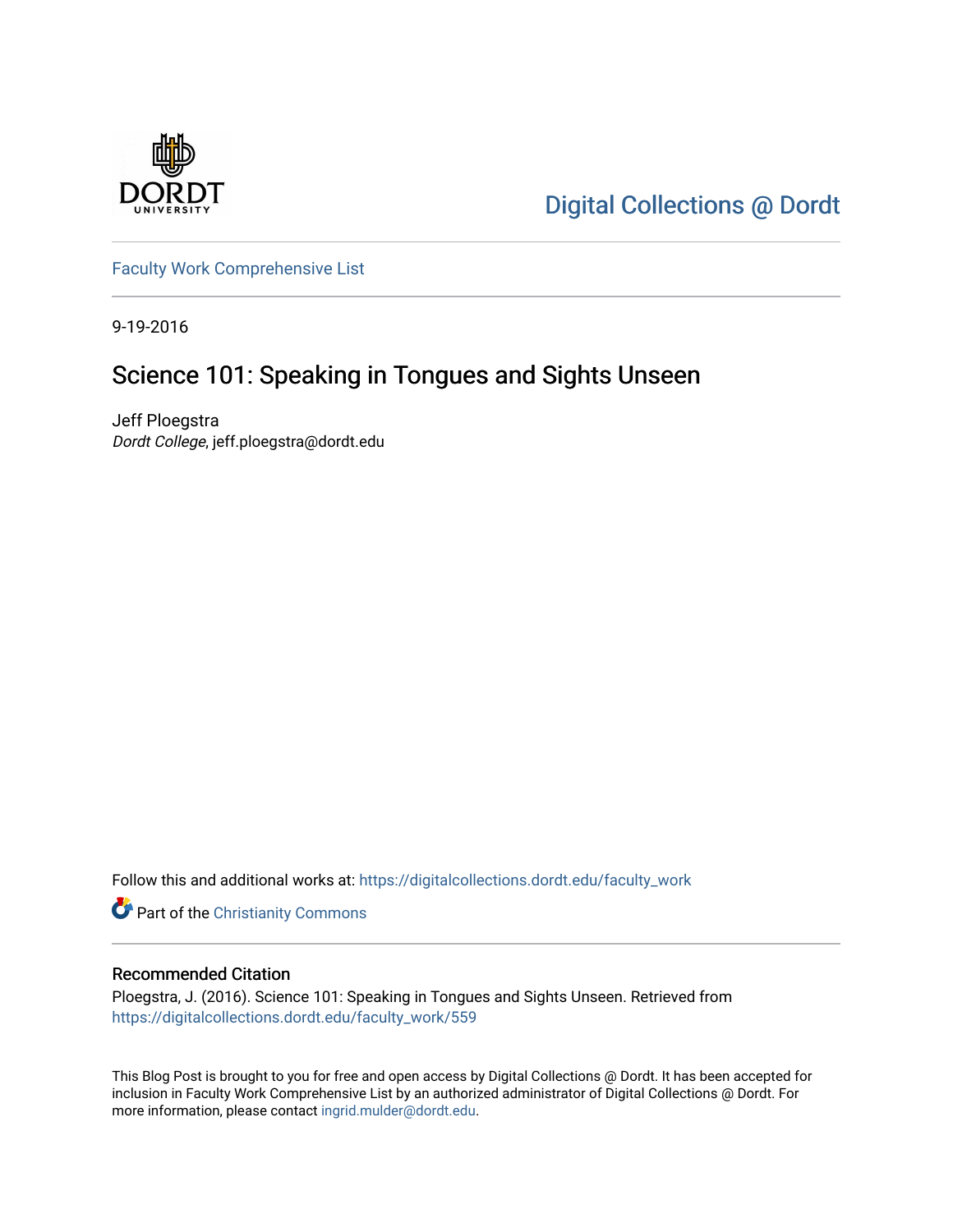### Science 101: Speaking in Tongues and Sights Unseen

#### **Abstract**

"For me, science isn't only about hearing and seeing, it's also about responding; about being in dialogue."

Posting about looking for meaning in the physical world from In All Things - an online hub committed to the claim that the life, death, and resurrection of Jesus Christ has implications for the entire world.

<http://inallthings.org/science-101-speaking-in-tongues-and-sights-unseen/>

#### Keywords

In All Things, science, creation, God, world

## **Disciplines**

**Christianity** 

#### **Comments**

[In All Things](http://inallthings.org/) is a publication of the [Andreas Center for Reformed Scholarship and Service](http://www.dordt.edu/services_support/andreas_center/) at Dordt [College](http://www.dordt.edu/).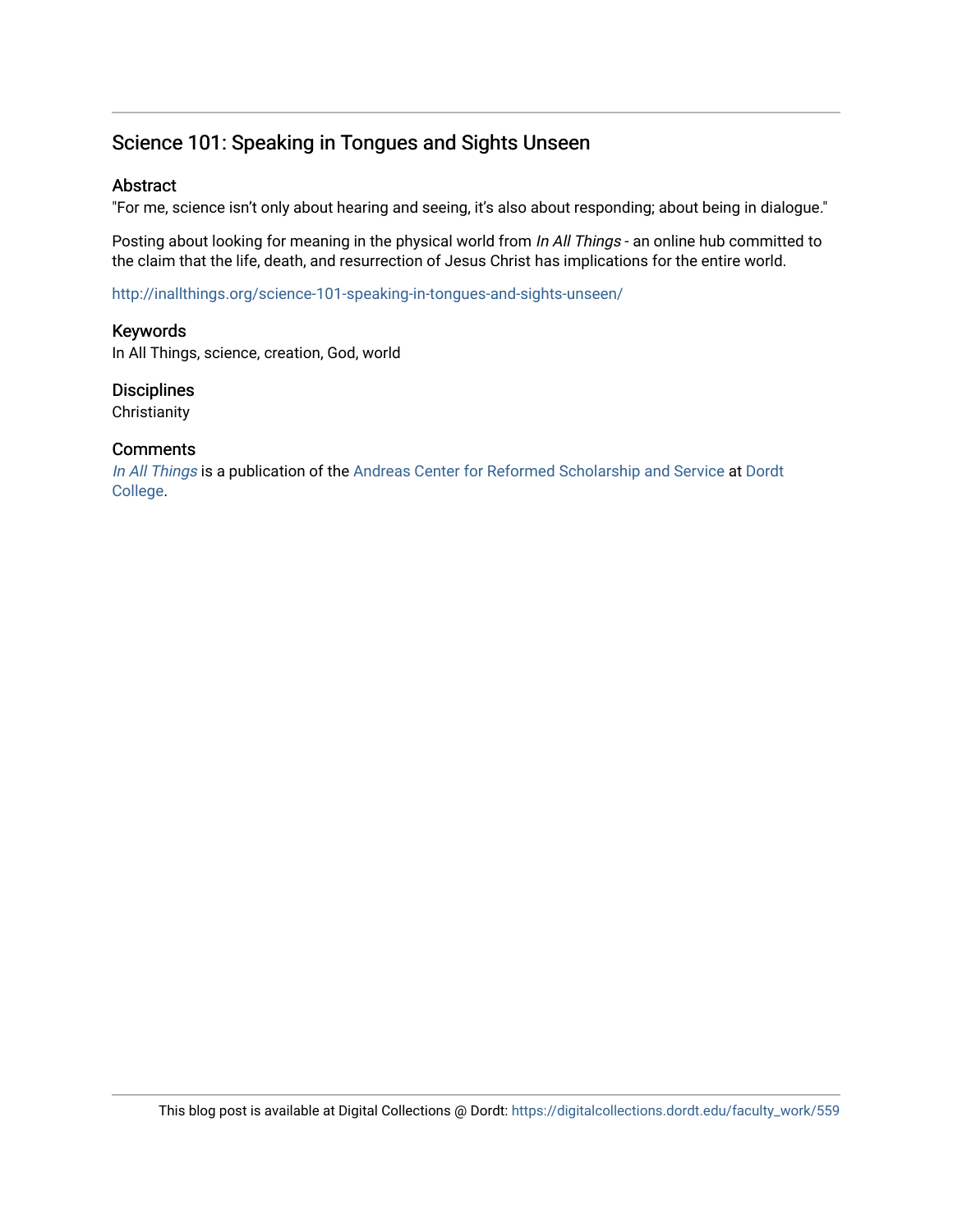# **Science 101: Speaking in Tongues and Sights Unseen**

**inallthings.org**[/science-101-speaking-in-tongues-and-sights-unseen/](http://inallthings.org/science-101-speaking-in-tongues-and-sights-unseen/)

September 19, 2016

#### Jeff Ploegstra

I sometimes wonder how I ended up as a translator.

Biology definitely has its own language, terminology, and culture, but that isn't really what I am talking about. When we experience the world there are all kinds of stimuli that we ignore (check out this test for [inattentional](https://www.youtube.com/watch?v=Ahg6qcgoay4) blindnessyou might be surprised at how much you miss) mostly because it doesn't have any apparent meaning for us. It doesn't pay off for us to pay attention to it. Like the babble of foreigners at the international terminal, it is all just background noise.

#### But it isn't.

There is meaning if we know how to interpret it. That's one way of thinking about what a scientist is: someone who knows how to look for meaning in the physical creation in a particular way and make it comprehensible.

I do research, I present at conferences, and I publish in peer reviewed journals. That is only part of my work as a translator. Most of my time and energy are spent working with students. Really, even my research serves this purpose – to make the meaning in the physical world comprehensible for my students and to help them learn how to make it comprehensible themselves. My role is to help them be perceiving and not just looking; understanding, not just hearing.

In the natural sciences, we often need to acquire new eyes and ears to see and hear the creation in new ways. In some cases, this is a new theoretical lens, and in other cases it is a new tool or piece of equipment. A microscope gives us new vision, but so does an awareness of relationships. In my research, I use the ears of genetics to listen to how human activity shapes the landscape.

The research questions I pursue are individually interesting and important, but they grow out of a bigger question for me. God gave us scripture, a written word, in our language, to help us understand the story of our Creator's love for us. But what would scripture look like for the rest of creation? For the birds, for the trees, what language would God use to speak them? For the rocks, what patterns or symbols? Would God inspire men and women to write it on paper and cast it into the ocean for the fish?

#### What if it was *us*?

What if we are meant to be a *living* scripture to the whole of creation? What if we were gifted with the responsibility for speaking God's love and bringing the story of redemption to all that was made? This is the other half of the conversation. For me, science isn't only about hearing and seeing, it's also about responding; about being in dialogue.

The way that we value things shapes the way that we pay attention to the world. The creation has many values associated with it, but in today's society, we primarily value it as a resource – for food production, recreation, clean water, and for a beautiful view to inspire us. In Christian circles, we might broadly value it as life support while we strive to glorify our Creator. That all sounds pretty good and true.

But what if God made us *for* the creation in much the same way that we think the rest of creation is *for* us? What if we are meant to view the rest of creation as partners rather than merely resources?

How would it shape the questions we ask and how we listen to the world?